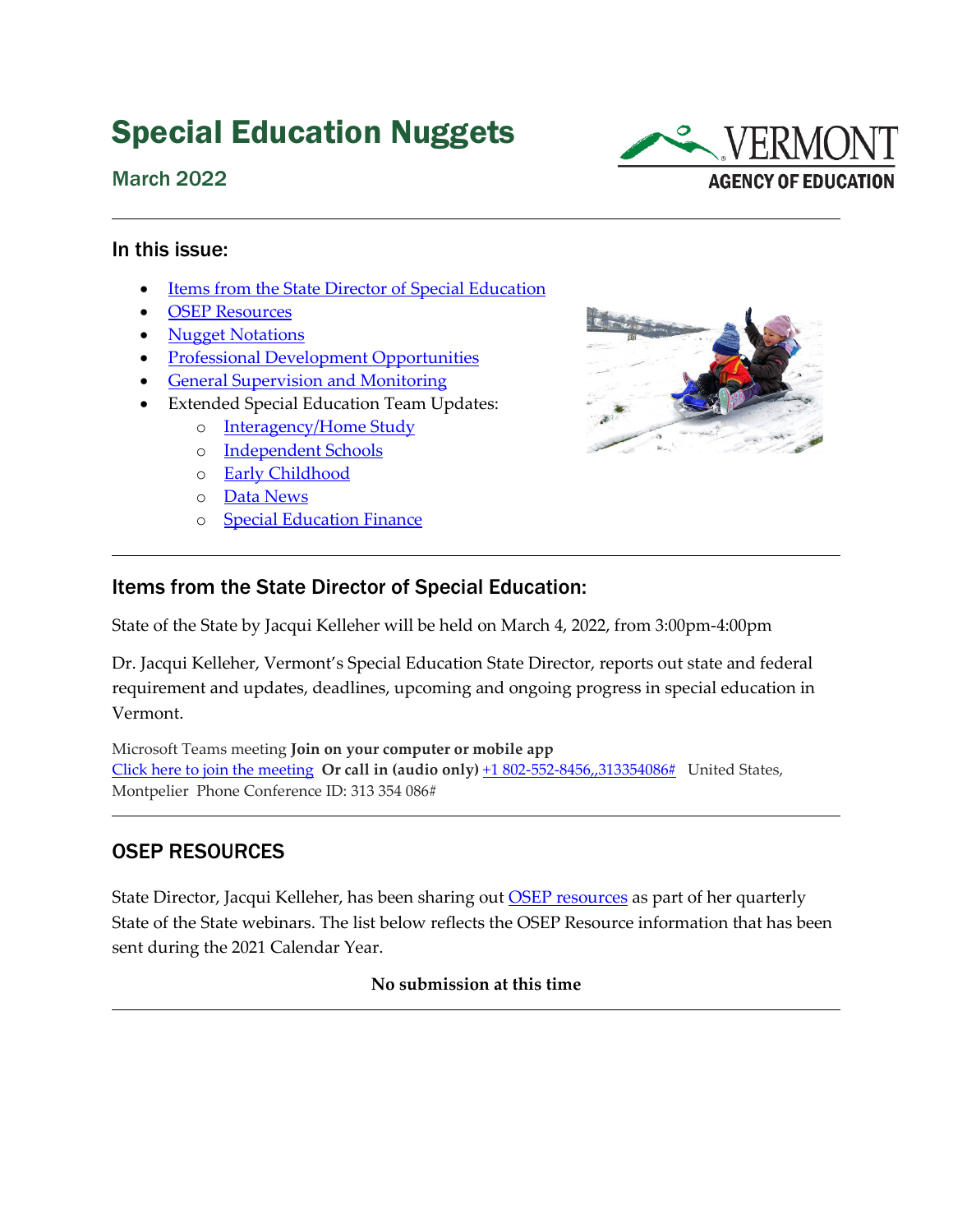# Nugget Notations

**Directors, When you have a chance, please send your Nugget Notations to the [AOE.SpecialEd@vermont.gov](mailto:AOE.SpecialEd@vermont.gov) so that we may share the work, out of the box thinking, recognition of individuals or groups within your districts. Simple format submission**

SU/SD:

Individual or Group:

Details on Recognition (1-3 sentences):

### **No submission at this time**

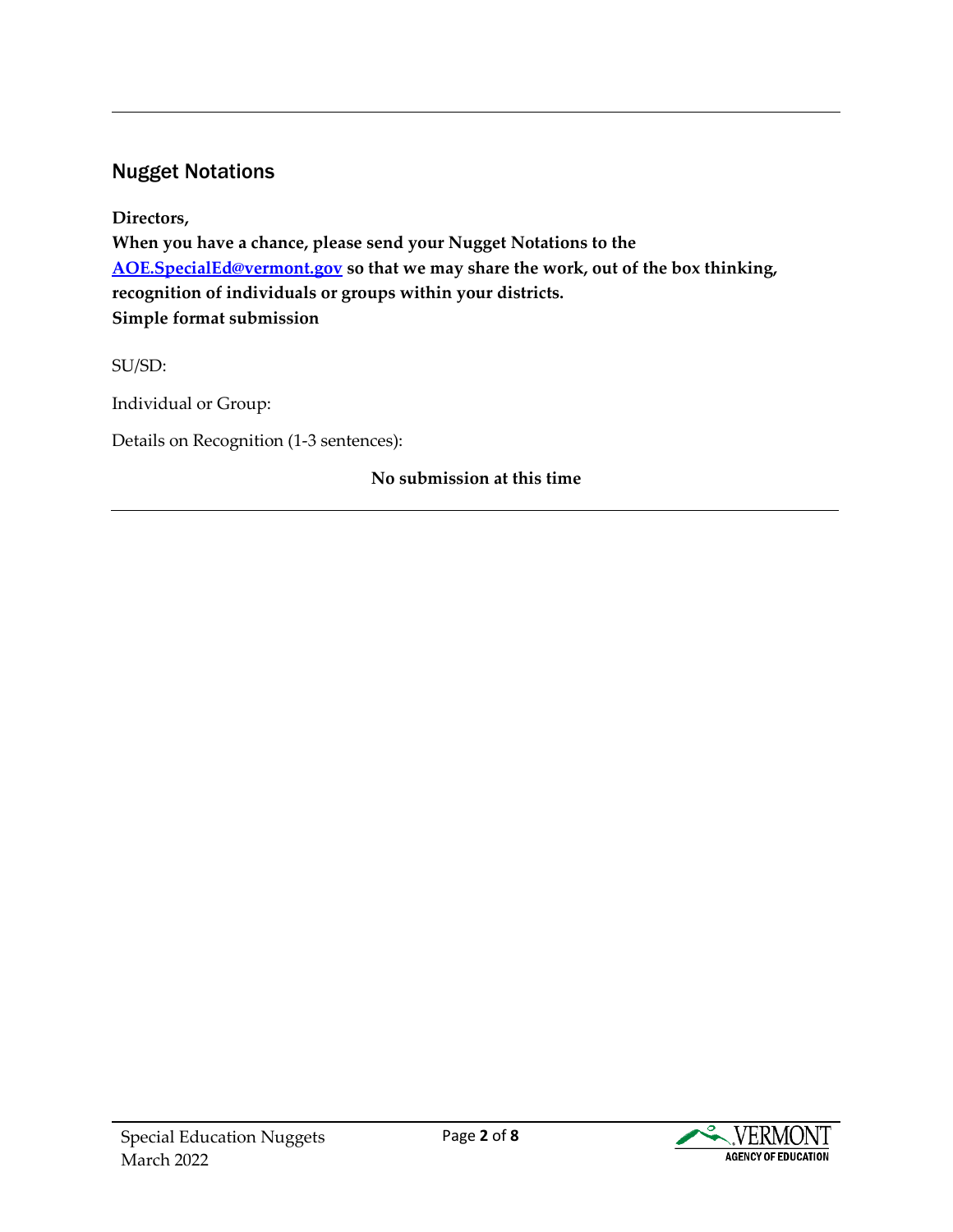# <span id="page-2-0"></span>Professional Development Opportunities

### **Special Education Rule Changes Webpage:**

[Special Education Rule Changes](https://education.vermont.gov/student-support/vermont-special-education/rule-changes) pre-recorded webinars are made available in advance of Live Office Hour sessions. Live Office Hours are optional, Live Office Hours is an open space for informal technical assistance and will not be recorded.

### **[March 2022:](https://education.vermont.gov/student-support/vermont-special-education/rule-changes#march-2022)**

# **Follow Up on VTmtss (Vermont Multi-tiered System of Supports) Needs and Networking**

Live Office Hours: March 14, 2022, from 9:00am -11:30am

### **Rule Change: New Tools, Materials, Resources in Response to Needs Assessment**

Pre-recorded Webinar: Available on March 21, 2022 Live Office Hours: March 28, 2022, from 9:00am -11:30am

### **[April 2022:](https://education.vermont.gov/student-support/vermont-special-education/rule-changes#april-2022)**

### **Budgeting Considerations/IDEA (Individuals with Disabilities Education Act) Part B Subgrantee Applications To Support CEIS (Coordinated Early Intervening Services)/MTSS (Multi-tiered System of Supports) and Rule Changes**

Pre-recorded Webinar: TBA Live Office Hours: April 4, 2022, from 9:00am -11:30am

### **Functional Skills**

Pre-recorded Webinar: TBA Live Office Hours: April 25, 2022, from 9:00am -11:30am

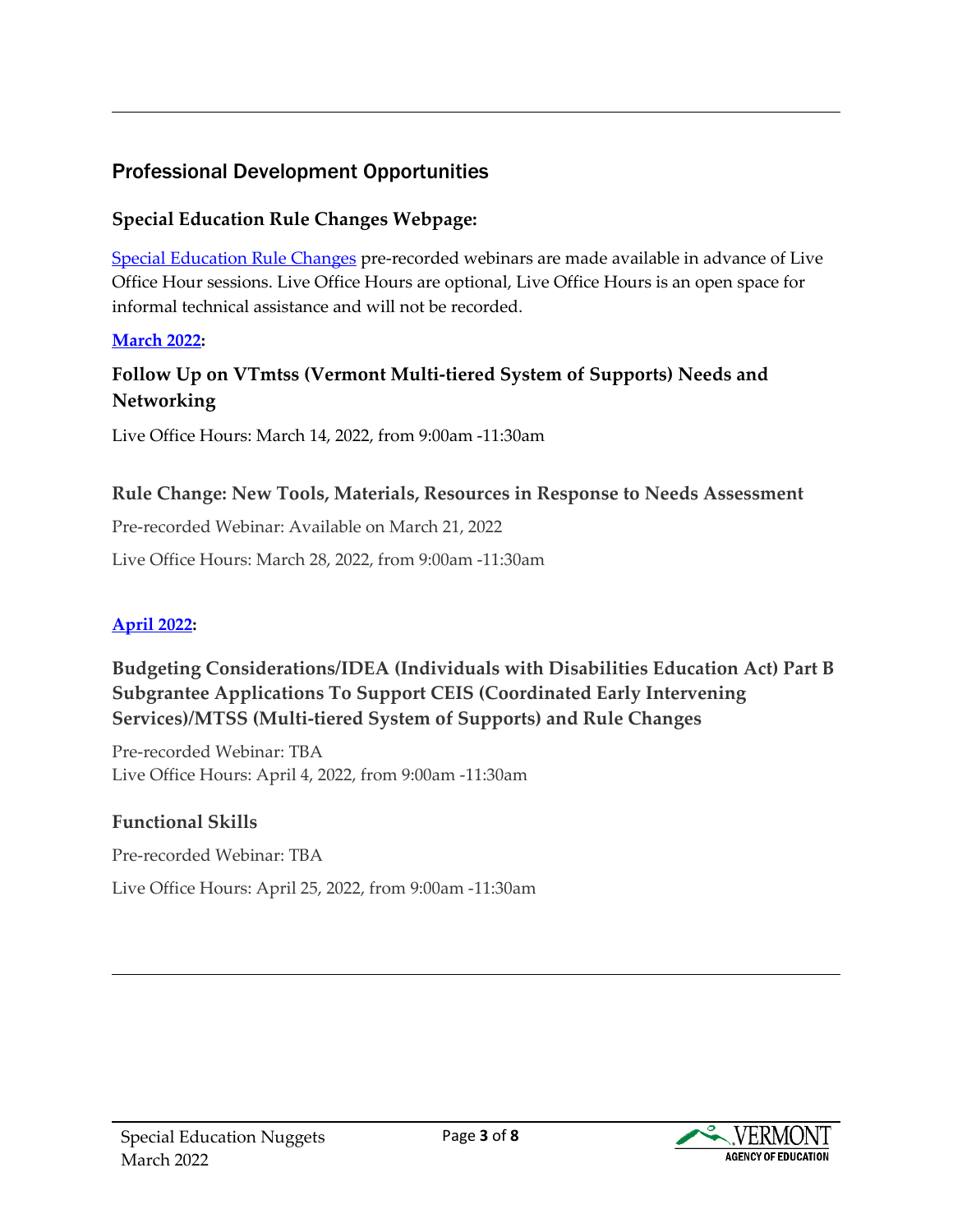# <span id="page-3-0"></span>General Supervision and Monitoring

This is a reminder that the following documentation is due by March 15th:

If your district is in cyclic monitoring:

- Indicator 11 Collection Form
- Summaries of Performance (five total)
- Transition Plans (ten total)
- Attestation Form March Deadline

If your LEA has adopted the Vermont Special Education Procedures and Practices manual, then indicate as such on the attestation form. If not, then the following will need to be submitted:

- Special Education Policies
- Special Education Evaluation Policies
- Discipline Policies

All of these documents are found within your SharePoint folder.

If your district is in selective monitoring:

• Please see your Monitoring Report (the list of findings and actions should correspond to the folders in SharePoint. If you observe any discrepancy, please let us know.)

This [webinar](https://www.youtube.com/watch?v=8VCuR9DagfE) and its [transcript](https://education.vermont.gov/documents/edu-cyclic-and-selective-monitoring-webinar-transcript) should aid in the submission process. Additional information can be found on our web page [General Supervision and Monitoring System.](https://education.vermont.gov/student-support/vermont-special-education/general-supervision-and-monitoring-system)

Need assistance please contact the team at **AOE.SpecialEdMonitoringGroup@vermont.gov** 

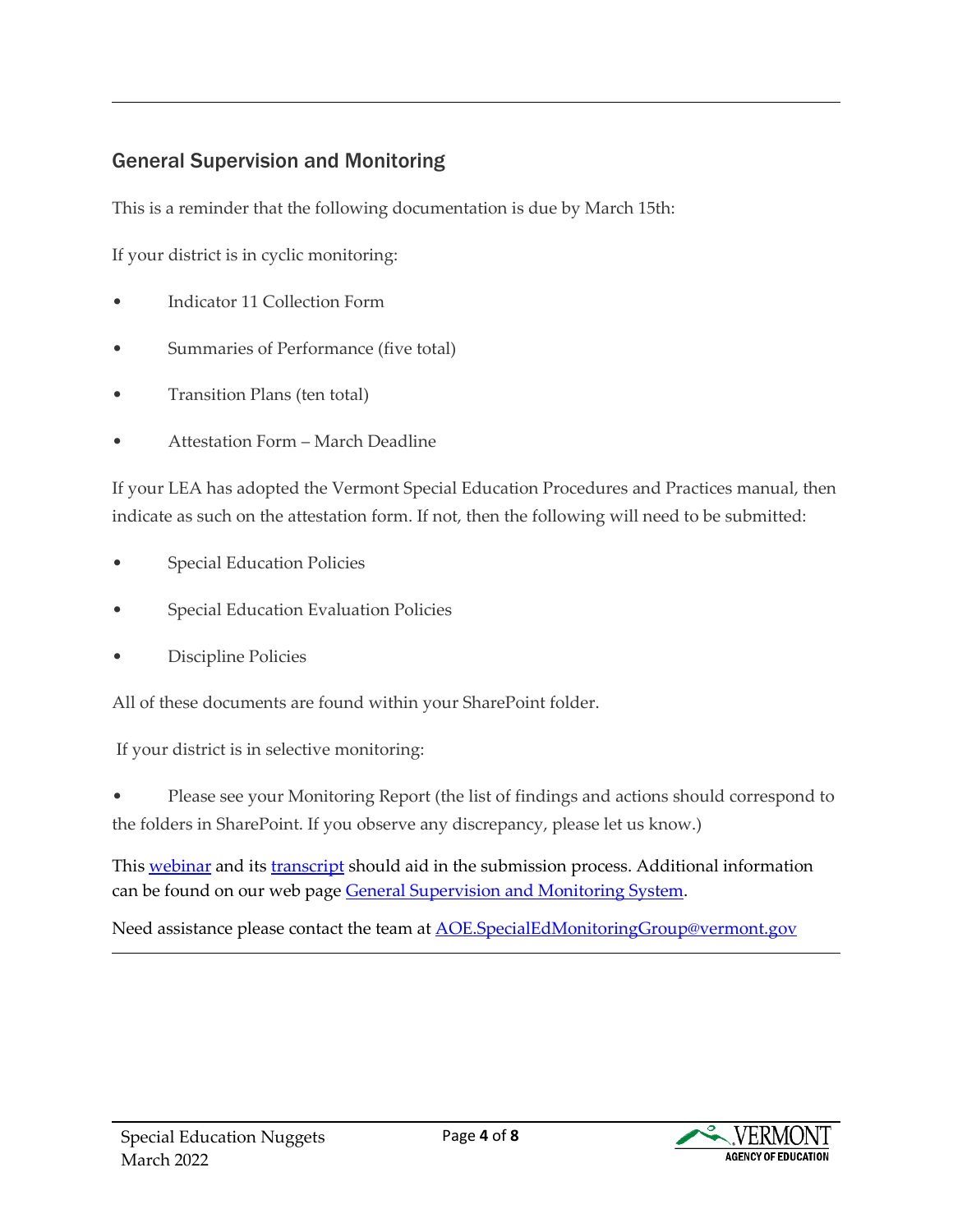# Extended Special Education Team - Updates:



# <span id="page-4-0"></span>Interagency/Home Study:

At one of our Director Check In meetings recently, someone asked about students who are eligible for Developmental Services and whether or not a school district was required (or requested) to give a student a WAIS v. WISC to help determine DS eligibility.

The Regulations Implementing *The Developmental Disabilities Act of 1996* (Effective October 1, 2017) state:

2.6 Process for determining whether a school-aged child or adult has intellectual disability. (a) To determine whether or not a school-age child or adult has intellectual disability a psychologist shall:

> (1) Personally perform, supervise, or review assessments that document significantly sub-average cognitive functioning and deficits in adaptive behavior manifested before age 18; and

(2) Integrate these test results with other information about the individual's abilities in arriving at a determination.

(b) The most universally used standardized intelligence test for school-aged children up to age 16 is the Wechsler Intelligence Scale for Children (WISC), current edition. The most universally used measure for children over age 16 and adults is the Wechsler Adult Intelligence Scale (WAIS), current edition. For people with language, motor, or hearing disabilities, a combination of assessment methods shall be use and the psychologist shall use clinical judgement to determine the best tests to us for the individual. Diagnosis based on interpretation of test results takes into account a standard error of measurement for the test used.

 (c) A determination that a person has intellectual disability for the purpose of these regulations shall be based upon current assessment of cognitive functioning. It is the responsibility of the psychologist to decide whether new cognitive testing is needed. In general, for school-aged children, "current" means testing conducted within the past

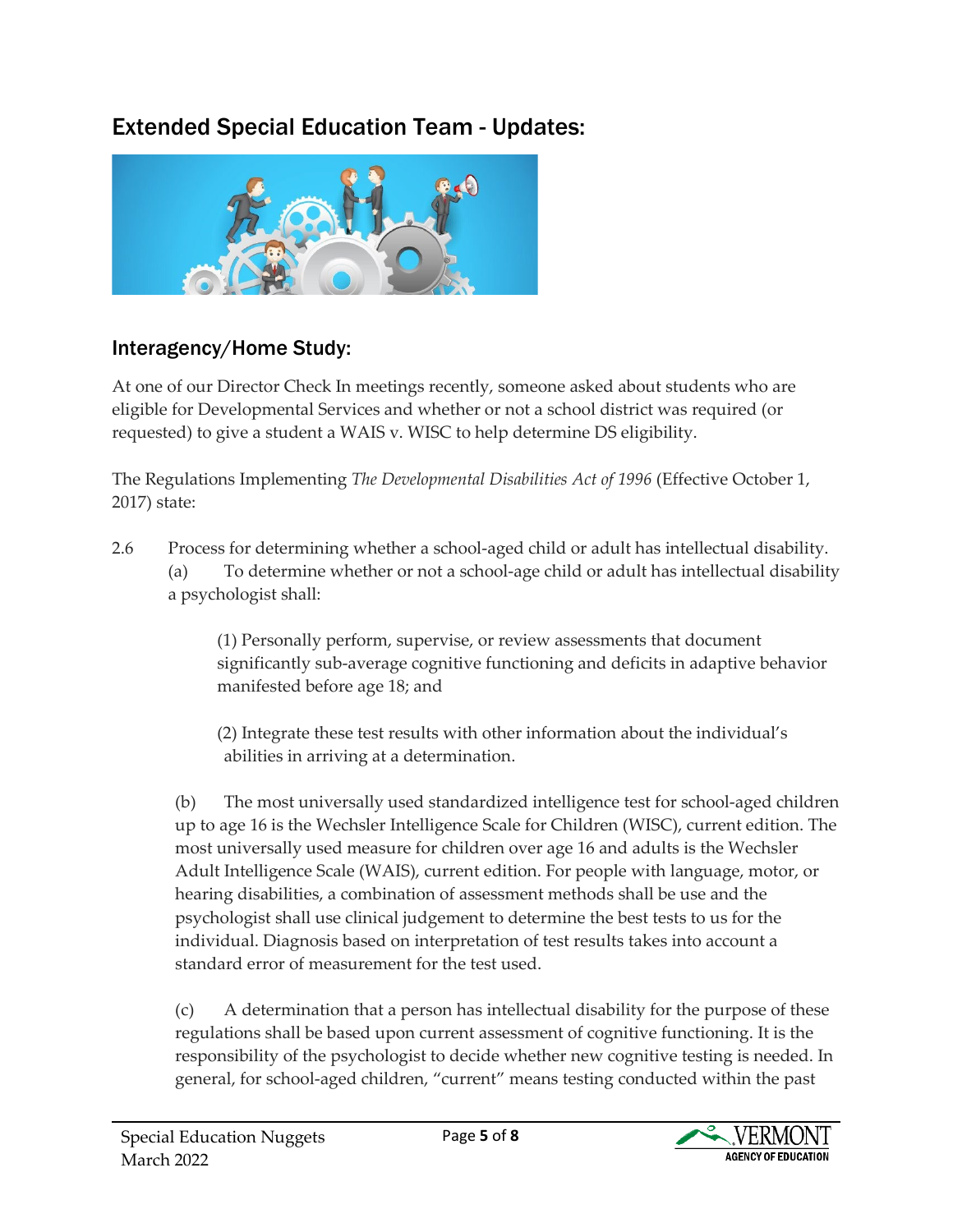three years. For adults, "current" means testing conducted in late adolescence or adulthood. Situations where new testing may be indicated include the following:

- (1) There is a reason to believe the original test was invalid (e.g., the person was sick, was not wearing glasses, was in the midst of a psychiatric crisis etc.).
- (2) The individual has learned new skills which would significantly affect performance (such as improved ability to communicate).
- (3) The individual had mild intellectual disability on a previous test and has since made gains in adaptive behavior.

(d) If past testing of the person has resulted in some scores above 70 and some scores below 70, it is the responsibility of the psychologist to determine which scores most accurately reflect the person's cognitive ability. A determination that a person has intellectual disability for the purpose of these regulations cannot be made if a person's test scores are consistently greater than 70.

(e) The diagnosis of questionable cases should be based upon scores over time and multiple sources of measurement.

(f) The diagnosis of intellectual disability shall not be based upon assessments conducted when the individual was experiencing a short-term psychiatric, medical or emotional crisis which could affect performance. Cognitive testing should not ordinarily be performed when a person is in the midst of a hospital stay.

(g) If the psychologist determines that standardized intellectual testing is inappropriate or unreliable for the person, the psychologist can make a clinical judgment based on other information, including an adaptive behavior instrument.

(h) The criteria for determining whether a school-aged child or adult has an intellectual disability for the purposes of these regulations is outlined in Sections 2.5 - 2.6 and not as described in the current version of the Diagnostic and Statistical Manual of Mental Disorders (DSM).

Ultimately, the Designated Agency (DA) and/or Developmental Services cannot:

- Require that an LEA must complete a WISC or WAIS prior to determining a student eligible for DS services
- Require that a WAIS must be completed instead of the WISC. Either assessment can be used

<span id="page-5-0"></span>As long as a cognitive evaluation has been completed within 3 years, it can be used to provide DS with the required documentation to determine DS eligibility.

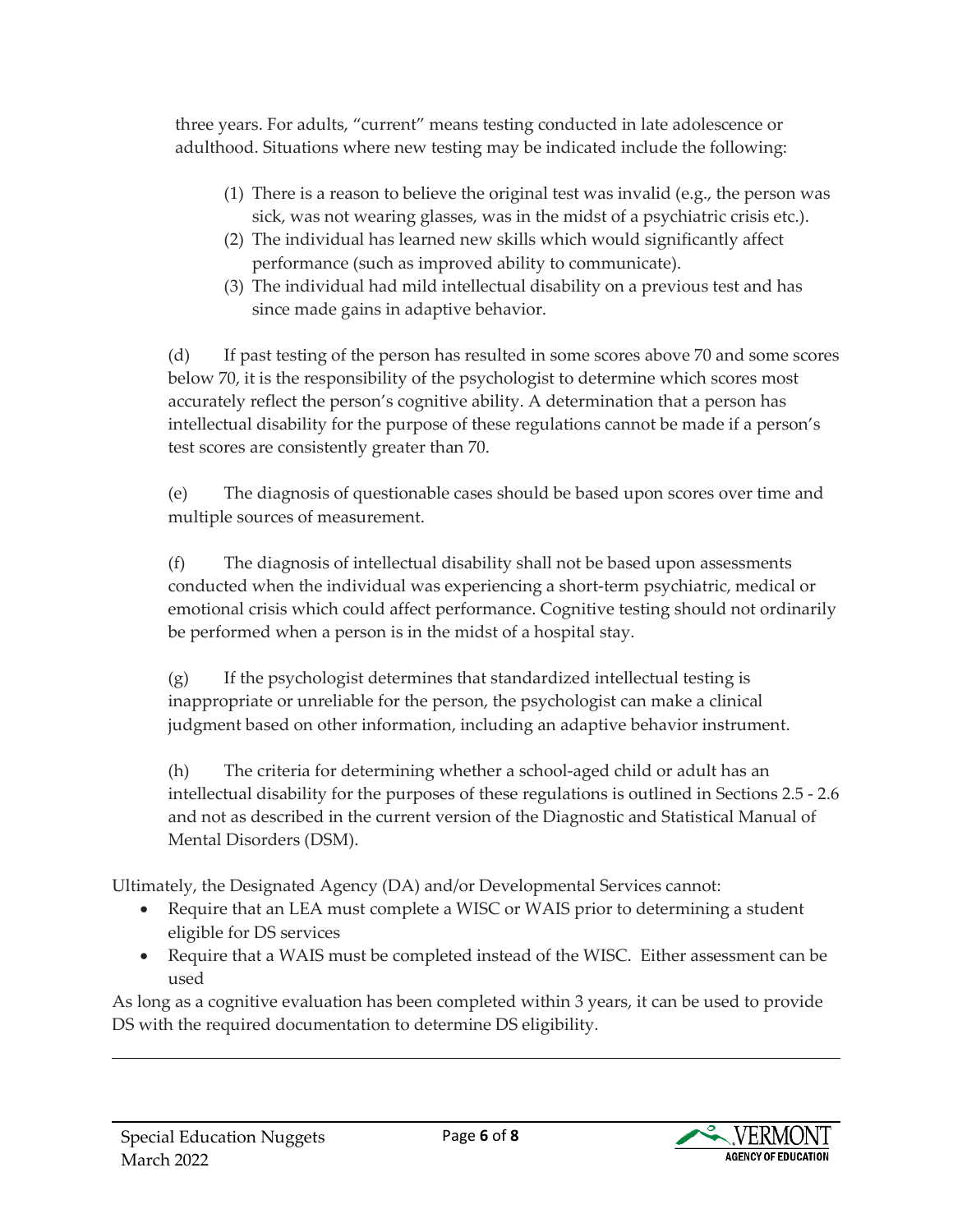### Independent Schools

### **No submission at this time**

### <span id="page-6-0"></span>Early Childhood

### **ECSE Webinars and Community of Practice**

The Early Education Team is providing free virtual webinars and communities of practice on early childhood special education topics throughout the 2021-2022 School Year. Resources on previous and current topics can be found on the [ECSE Padlet.](https://padlet.com/katie_mccarthy1/y9x7nnrh6ws09to5) 

| <b>Webinar Name</b>                       | Date           | Time     | Telephone Link   |
|-------------------------------------------|----------------|----------|------------------|
| <b>Early MTSS (Webinar)</b>               | March 18, 2022 | 9am-11am | $+1802 - 828$    |
|                                           |                |          | 7667,,403537777# |
| <b>Early MTSS (Community of Practice)</b> | March 25, 2022 | $10am-$  | $+1802 - 828$    |
|                                           |                | 11am     | 7667,,765850177# |

Past webinars and/or slide decks can be found on the **ECSE web page**.

### **Indicator 12: C to B Transition**

The second submission for Indicator 12 is due June 1, 2022. This is only required for SU/SDs involved in monitoring this year. Please contact Amy Murphy, Early Education Inclusion Coordinator at [amy.murphy@vermont.gov.](mailto:amy.murphy@vermont.gov)

### **Early MTSS Resource Spotlight**

[Creating Teaching Tools for Young Children with Challenging Behavior](https://challengingbehavior.cbcs.usf.edu/Pyramid/pbs/TTYC/index.html) (Teaching Tools) gives teachers practical strategies, developed from research activities and experiences in Positive Behavior Support, to create a plan for supporting young children who are having challenging behavior.

The Teaching Tools provide:

- 1. Easily accessible ideas and materials such as handouts, worksheets, techniques, strategies, and visuals to support children in the classroom and other learning environments
- 2. Ideas of effective intervention approaches for children who do not need a functional assessment to determine the function of the child's problem behavior or a team-based process to address persistent challenging behavior.